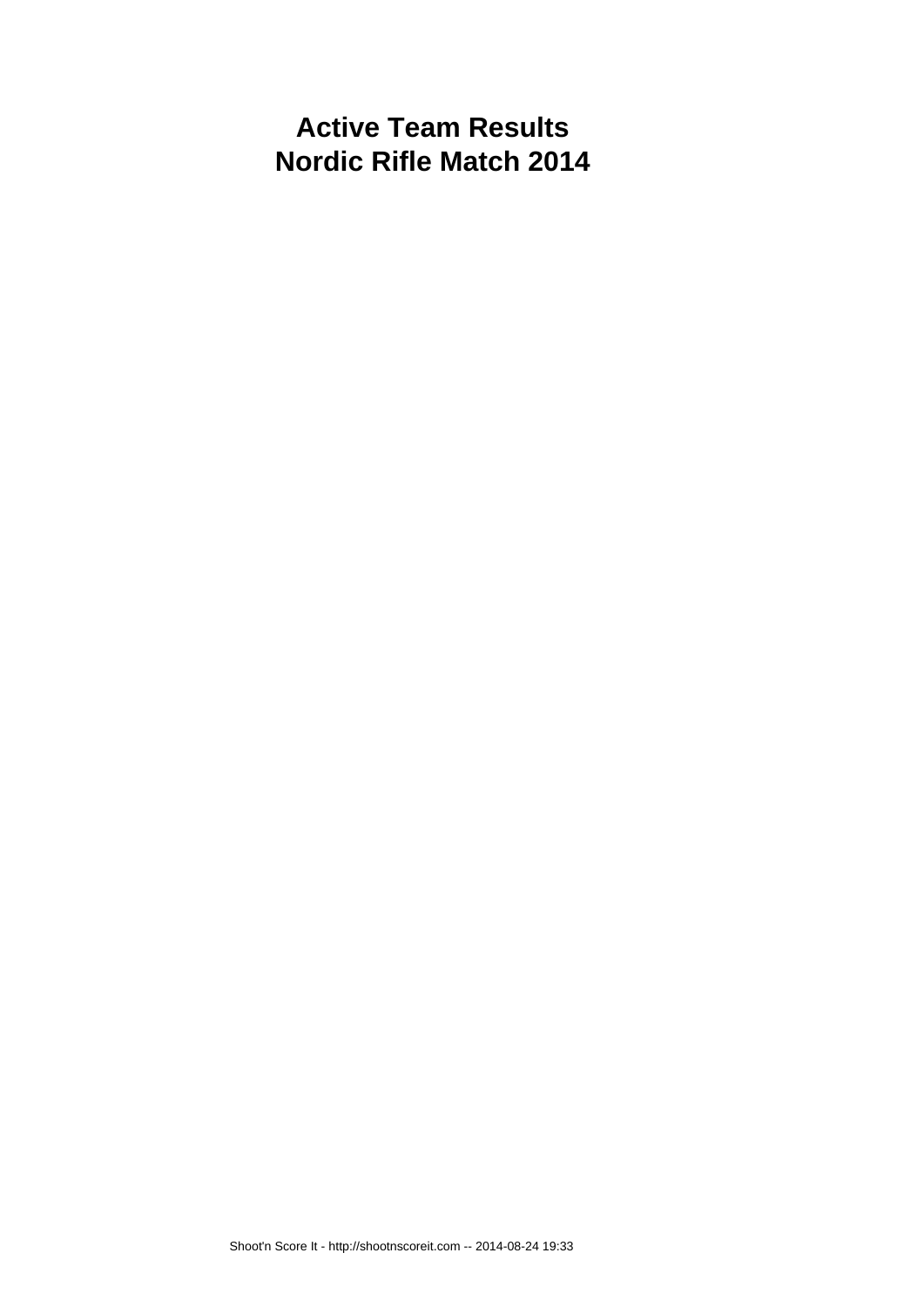#### **COMBINED team results**

| #. | <b>TEAM</b><br><b>PERCENT</b> | <b>TEAM</b><br><b>POINTS</b> | <b>TEAM</b> | DIV                | <b>REG</b> | <b>CAT</b>               | <b>CLS</b> |
|----|-------------------------------|------------------------------|-------------|--------------------|------------|--------------------------|------------|
|    | 100.00                        | 4407.8871                    | 2. SAO FIN  | Semi-Auto Open     | <b>FIN</b> |                          |            |
| 2  | 85.84                         | 3783.8012                    | 6. SAO NOR  | Semi-Auto Open     | <b>NOR</b> | $\overline{\phantom{0}}$ |            |
| 3  | 76.48                         | 3371.0746                    | 4. SAO SWE  | Semi-Auto Open     | <b>SWE</b> |                          |            |
| 4  | 67.21                         | 2962.3376                    | 1. SAS FIN  | Semi-Auto Standard | <b>FIN</b> |                          |            |
| 5  | 64.69                         | 2851.3871                    | 5. SAS NOR  | Semi-Auto Standard | <b>NOR</b> |                          |            |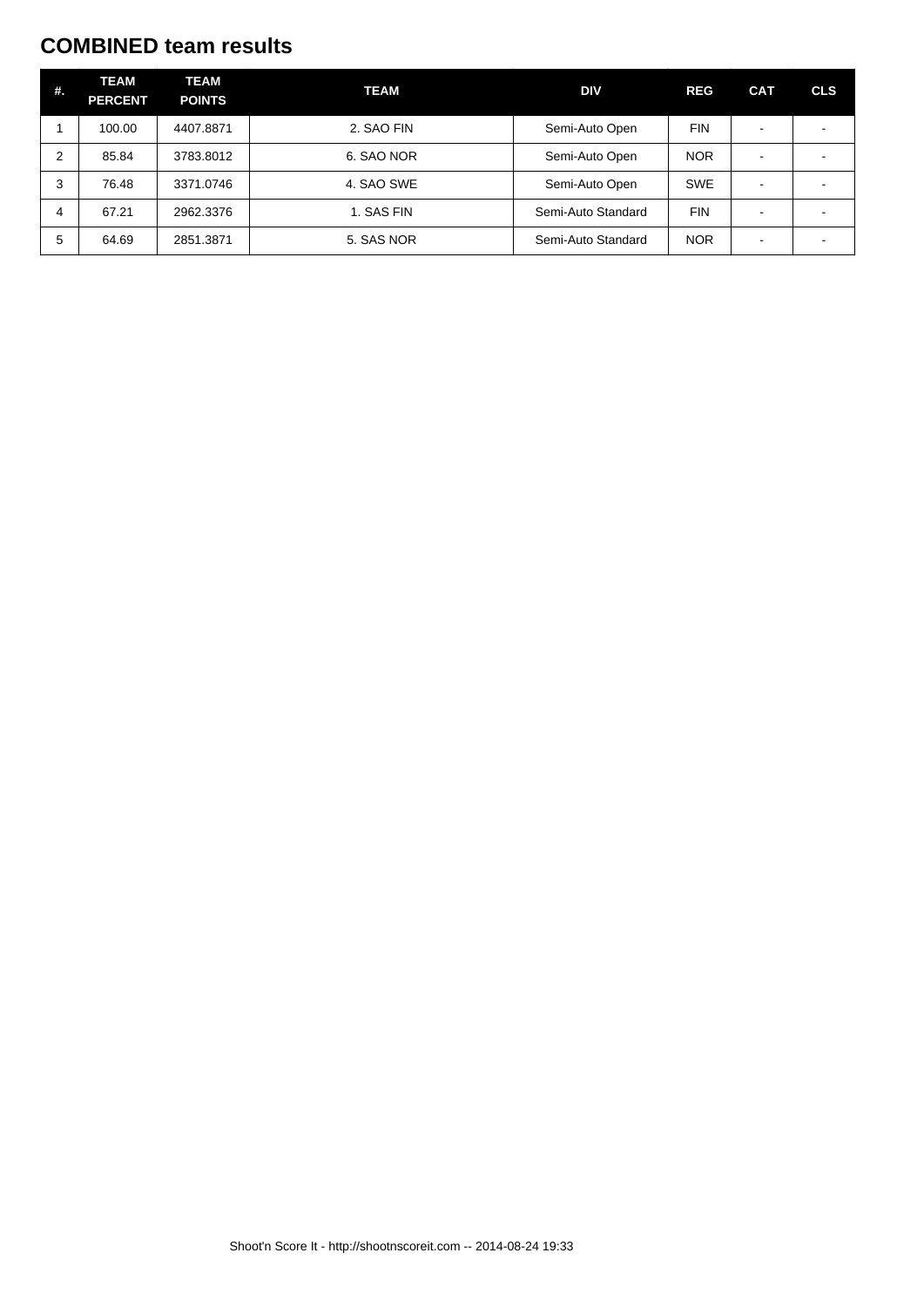## **SEMI-AUTO OPEN team results**

| #. | <b>TEAM</b><br><b>PERCENT</b> | <b>TEAM</b><br><b>POINTS</b> | TEAM       | <b>DIV</b>     | <b>REG</b> | <b>CAT</b>               | <b>CLS</b> |
|----|-------------------------------|------------------------------|------------|----------------|------------|--------------------------|------------|
|    | 100.00                        | 4418.9889                    | 2. SAO FIN | Semi-Auto Open | <b>FIN</b> | $\overline{\phantom{0}}$ |            |
|    | 85.89                         | 3795.4831                    | 6. SAO NOR | Semi-Auto Open | <b>NOR</b> | $\overline{\phantom{0}}$ |            |
|    | 76.50                         | 3380.6063                    | 4. SAO SWE | Semi-Auto Open | <b>SWE</b> | $\overline{\phantom{0}}$ |            |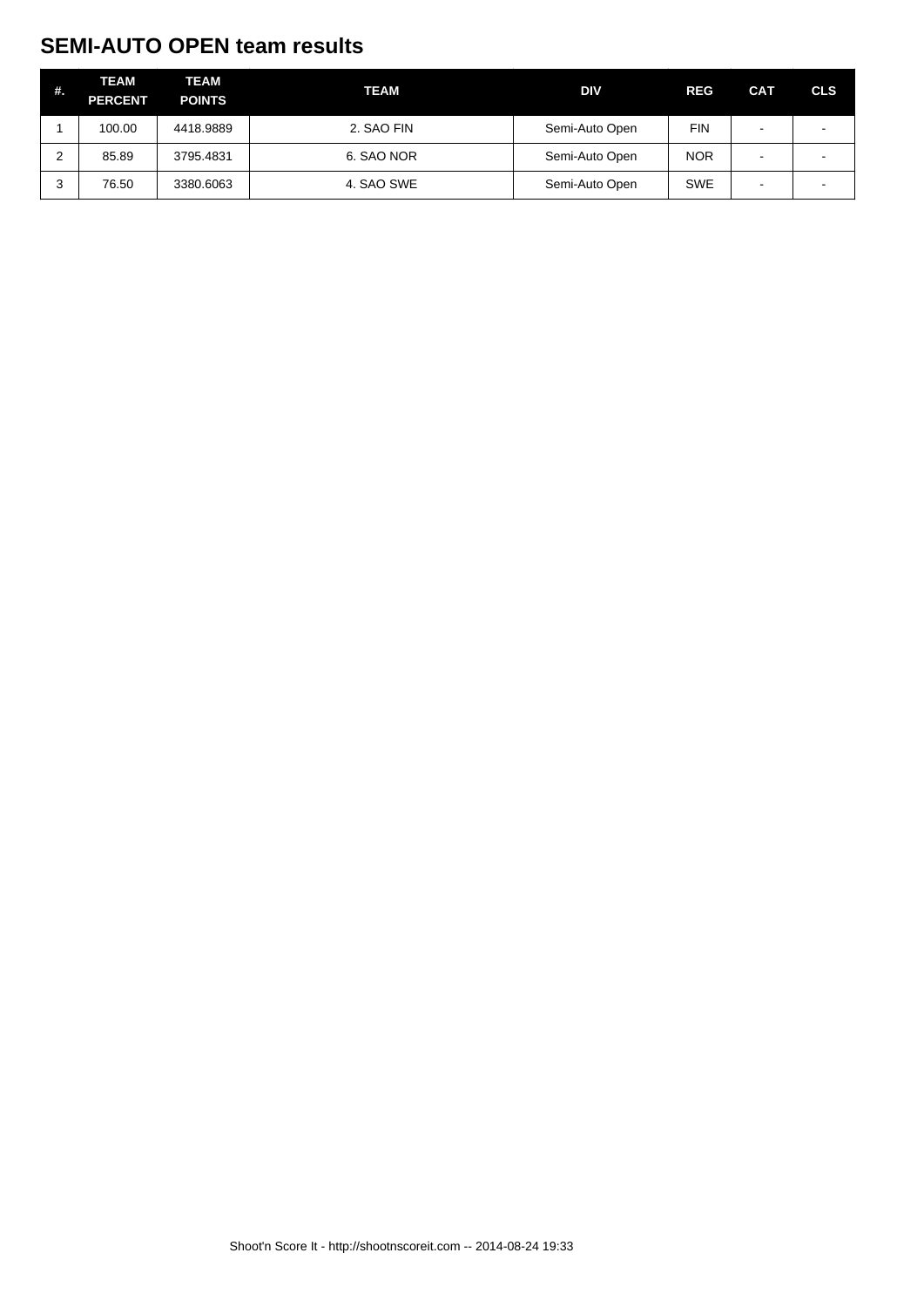## **SEMI-AUTO STANDARD team results**

| #. | <b>TEAM</b><br><b>PERCENT</b> | <b>TEAM</b><br><b>POINTS</b> | <b>TEAM</b> | <b>DIV</b>         | <b>REG</b> | <b>CAT</b> | <b>CLS</b> |
|----|-------------------------------|------------------------------|-------------|--------------------|------------|------------|------------|
|    | 100.00                        | 3649.2900                    | 1. SAS FIN  | Semi-Auto Standard | FIN        | -          |            |
|    | 95.89                         | 3499.2011                    | 5. SAS NOR  | Semi-Auto Standard | <b>NOR</b> | -          |            |